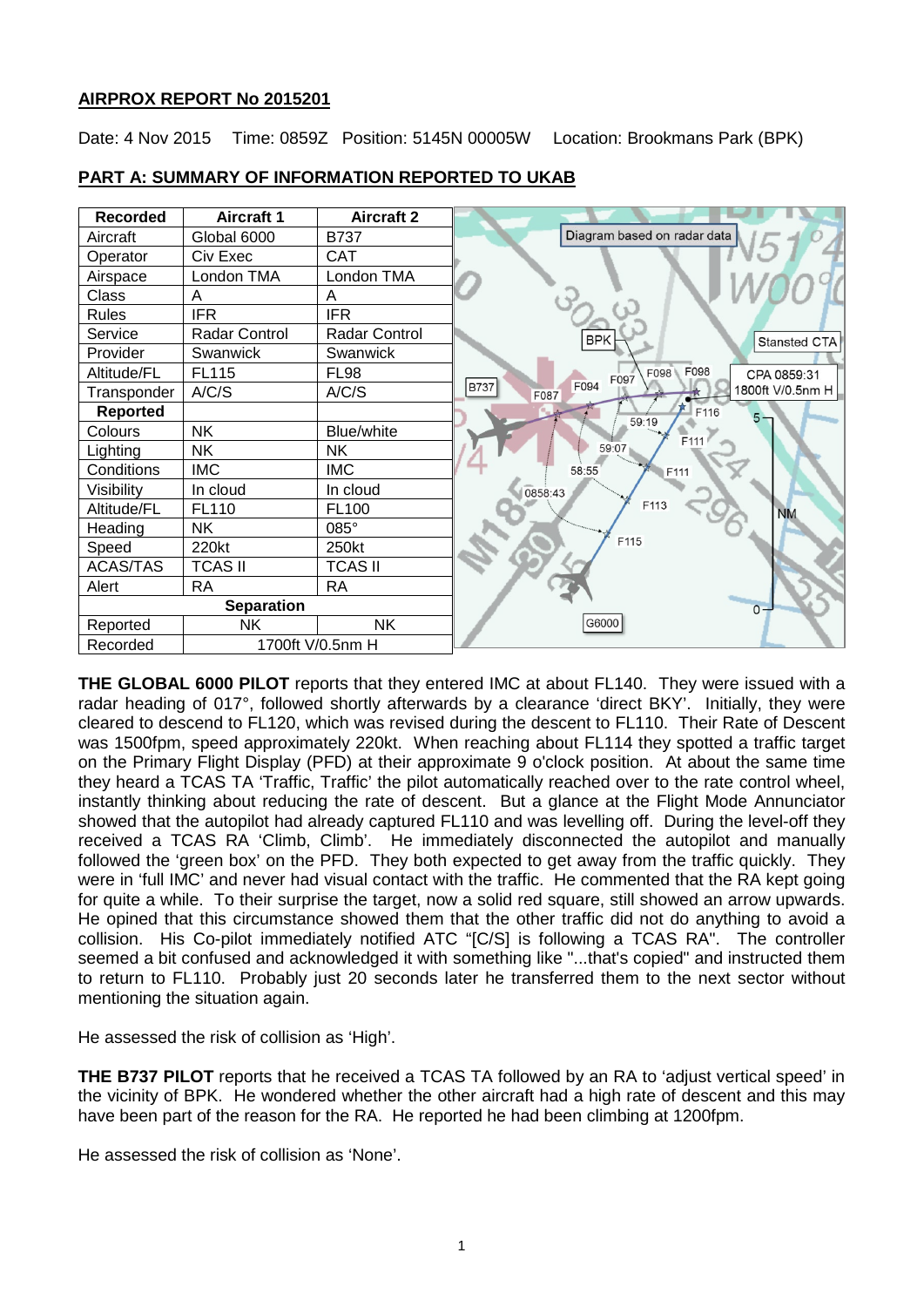**THE SWANWICK NE DEPS RADAR CONTROLLER** reports that the B737 pilot had been cleared to climb to FL100; the Global 6000 pilot had been instructed to descend to FL110. The two aircraft were due to cross at BPK. When the B737 was passing FL85, Short Term Conflict Alert (STCA) activated. The pilot said 'approaching FL100'. He was instructed to maintain the level as there would be traffic crossing right to left 1000ft above. Both aircraft subsequently reported TCAS RAs. There was no loss of separation.

## **Factual Background**

The weather at Luton was recorded as follows:

METAR EGGW 040850Z 00000KT 5000 RA BCFG NSC 11/11/Q1013=

With reference to maximum Rates of Climb the UK AIP<sup>[1](#page-1-0)</sup> states:

'In order to ensure the credible interaction of Airborne Collision Avoidance Systems and ground based safety nets, other than aircraft in emergency and certain specific conditions for military aircraft (as detailed in Military AIP and MAA Regulatory Publication RA 3000 Series), all aircraft when operating under normal circumstances, when inside Controlled Airspace within the London and Scottish FIRs/UIRs should not operate with a climb or descent rate exceeding 8000 ft per minute. Aircraft when first approaching a cleared flight level and/or when changing flight level in Controlled Airspace should ensure that the vertical closure speed is not excessive. **It is considered that, with about 1500 ft to go to a cleared level, vertical speed should be reduced to a maximum of 1500 ft per minute and ideally to between 1000 ft per minute and 500 ft per minute.** Pilots should ensure that the aircraft neither undershoots nor overshoots the cleared level by more than 150 ft, manually overriding if necessary.'

ICAO Annex 6, Part 1<sup>[2](#page-1-1)</sup> states a 'Recommendation' that:

'Unless otherwise specified in an air traffic control instruction, to avoid unnecessary airborne collision avoidance system (ACAS 11) resolution advisories in aircraft at or approaching adjacent altitudes or flight levels, **operators should specify procedures by which an aeroplane climbing or descending to an assigned altitude or flight level, especially with an autopilot engaged, may do so at a rate less than 8 m/sec or 1500ft/min (depending on the instrumentation available) throughout the last 300m (1000ft) of climb or descent to the assigned level when the pilot is made aware of another aircraft at or approaching an adjacent altitude or flight level**.

Note. Material concerning the development of these procedures is contained in the PANS-OPS (Doc 8168) Volume 1, Part 111, Section 3, and Chapter 3'

### **Analysis and Investigation**

### **CAA ATSI**

The pilot of the descending Global 6000 filed an Airprox in relation to a climbing B737. Both pilots had been cleared to levels separated by 1000ft, with the B737 climbing to FL100 and the Global 6000 descending to FL110, which was confirmed on the Mode S Selected Flight Level readout for both aircraft. The rate of climb (ROC) of the B737 was, at one point in the climb, measured at 4100fpm and, although it started to decrease, was still indicating 3700ft/min as the B737 was passing FL90. The Global 6000's Rate of Descent (ROD) was decreasing from 1700fpm. Both pilots reported receiving TCAS RAs. The controller's actions were correct and there were no apparent ATM implications nor a loss of separation.

l

<span id="page-1-0"></span><sup>1</sup> ENR 1.1-12, Paragraph 3.2.2.3.1.

<span id="page-1-1"></span><sup>2</sup> Paragraph 4.4.10 Aeroplane operating procedures for rates of climb and descent.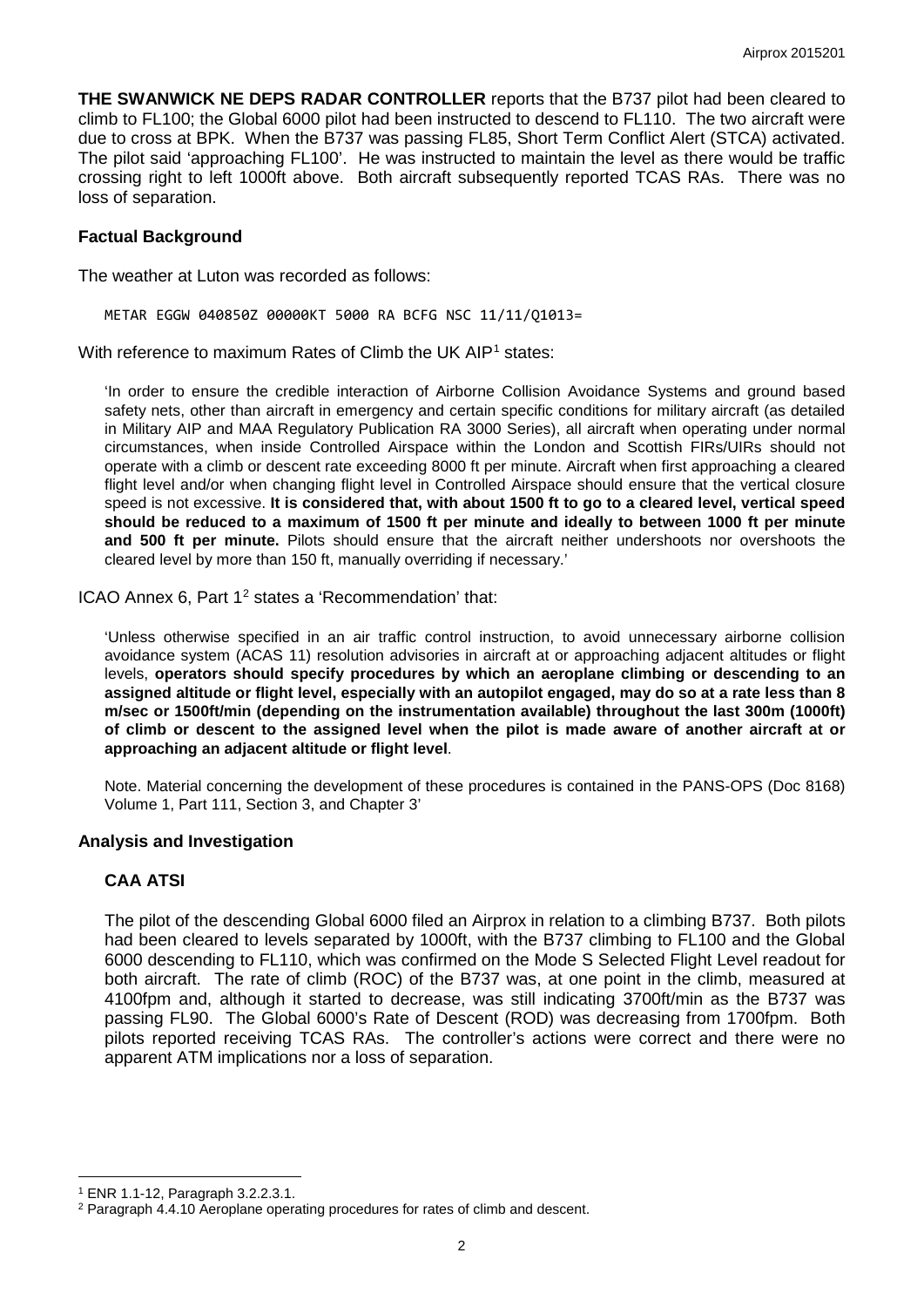## **UKAB Secretariat**

Both pilots were cleared to levels separated by 1000ft and complied with their ATC instructions. Standard vertical separation of 1000ft was maintained.

### **Occurrence Investigation**

Radar recordings show that the Global 6000 pilot was descending at approximately 1500fpm after passing FL122. However, the B737 pilot was climbing at between 3000-4500fpm on approaching FL93, this then decreased to approximately 1500fpm on approaching his cleared limit of FL100; he levelled at FL98.



CPA Figure 1 0859:28-Squawk 5777=Global 6000. Squawk 7314=B737.

### **Summary**

An Airprox was reported when a Global 6000 and a B737 received TCAS RAs at 0859 on Wednesday 4<sup>th</sup> November. Both pilots were operating under IFR in IMC, in receipt of a Radar Control Service from the NE Deps Radar controller. The B737 pilot had been cleared to climb to FL100 and the Global 6000 pilot to descend to FL110. Both pilots complied with their respective clearances and standard separation was maintained, although TCAS RAs were generated in both aircraft.

### **PART B: SUMMARY OF THE BOARD'S DISCUSSIONS**

Information available included reports from both pilots, the controller concerned, area radar and RTF recordings and reports from the appropriate ATC and operating authorities.

The Board noted that, although having been cleared to separated levels, both pilots had received TCAS RAs and it was quickly decided that the only reason for the generation of TCAS RAs must have resulted either from a high ROD by the Global 6000 pilot or a high ROC by the B737 pilot, or a combination of both.

The radar recordings in the period leading up to the Airprox showed that the Global 6000 pilot had reduced his ROD to approximately 1500fpm as he had passed FL122; this was in accordance with published advice. However, the Board noted that the B737 pilot had been climbing at between 3000